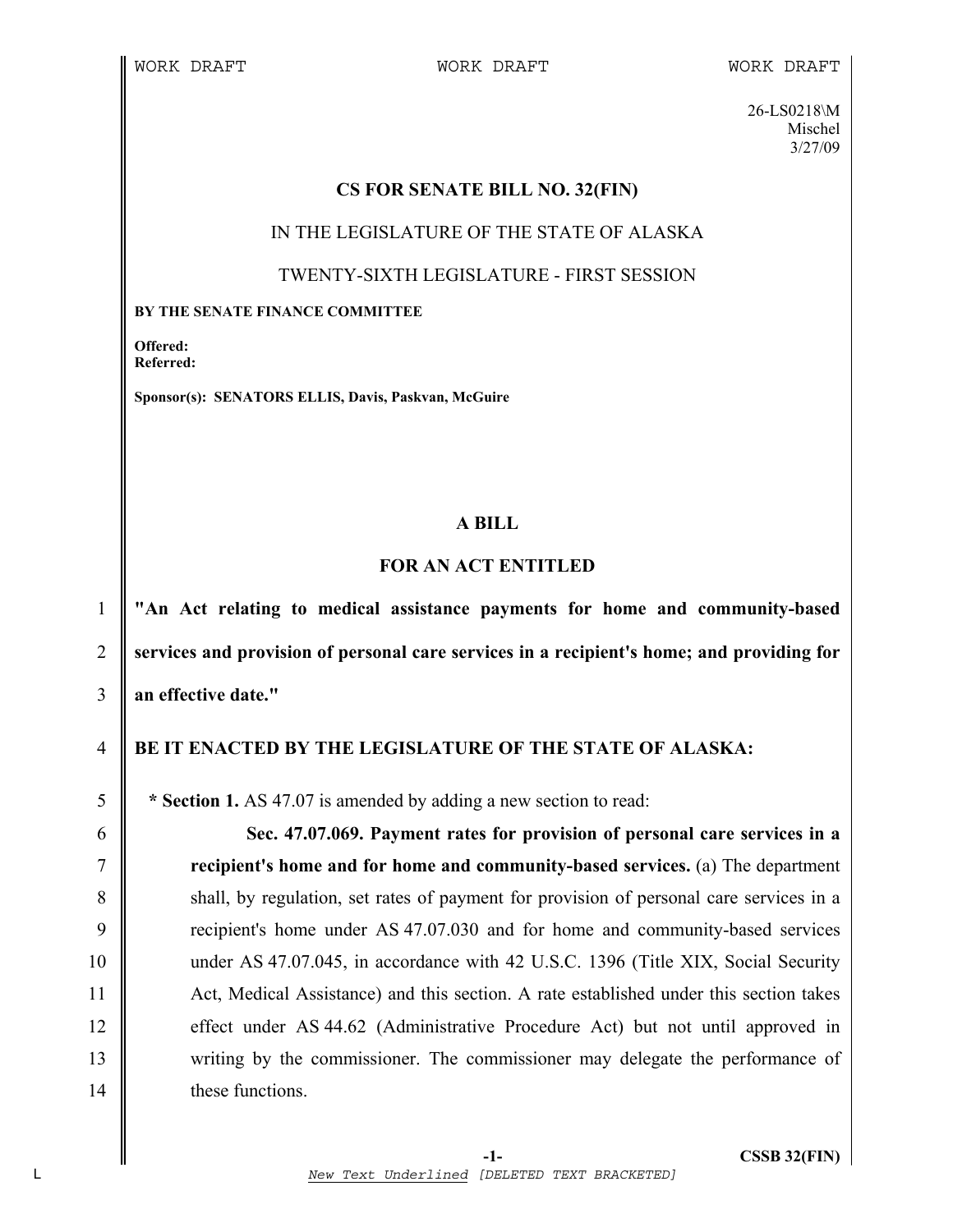| $\mathbf{1}$   | (b) The department shall review the rates of payment established under of (a)               |
|----------------|---------------------------------------------------------------------------------------------|
| $\overline{2}$ | of this section for a fiscal year. In reviewing the rates, the department shall, within the |
| 3              | limit of appropriations made by the legislature for the department's programs under         |
| $\overline{4}$ | this chapter for that fiscal year, including anticipated available federal revenue for that |
| 5              | fiscal year, set rates that consider                                                        |
| 6              | (1) periodic cost surveys, to be conducted by the department at least                       |
| $\tau$         | once every four years;                                                                      |
| 8              | (2) audit and inspection results and reports; and                                           |
| 9              | (3) the rate of inflation contained in the home health agency market                        |
| 10             | basket data of the Centers for Medicare and Medicaid Services, United States                |
| 11             | Department of Health and Human Services.                                                    |
| 12             | (c) As a condition of obtaining payment under this section, a provider of                   |
| 13             | personal care services in a recipient's home and a provider of home and community-          |
| 14             | based services, shall                                                                       |
| 15             | (1) participate in periodic cost surveys as requested by the department;                    |
| 16             | and                                                                                         |
| 17             | $(2)$ allow                                                                                 |
| 18             | (A) the department reasonable access to the records of medical                              |
| 19             | assistance recipients and providers; and                                                    |
| 20             | audit and inspection of the records by state and federal<br>(B)                             |
| 21             | agencies.                                                                                   |
| 22             | * Sec. 2. The uncodified law of the State of Alaska is amended by adding a new section to   |
| 23             | read:                                                                                       |
| 24             | REPORT ON MEDICAL ASSISTANCE PAYMENT RATES. (a) The Department of                           |
| 25             | Health and Social Services shall prepare and submit an annual report on medical assistance  |
| 26             | payment rates established under AS 47.07.069 to the governor that                           |
| 27             | (1) identifies trends in established rates of payment;                                      |
| 28             | explains how the department has complied with AS 47.07.069(b) in<br>(2)                     |
| 29             | establishing the rates; and                                                                 |
| 30             | (3) includes a cross reference to regulations adopted under AS 47.07.069 and                |
| 31             | the availability of the regulations.                                                        |
|                |                                                                                             |